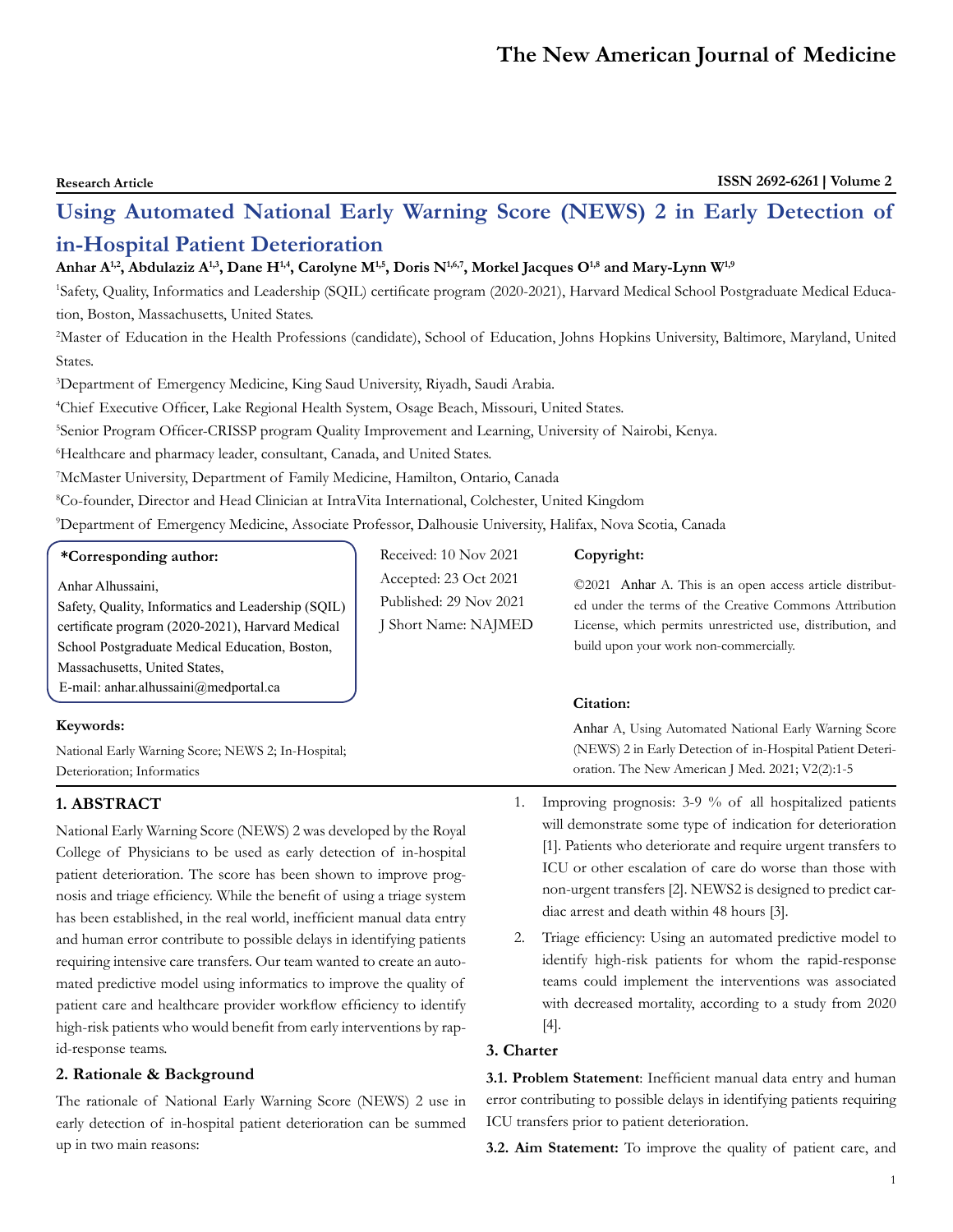healthcare provider workflow efficiency through using an automated predictive model to identify high-risk patients who would benefit from early interventions by rapid-response teams.

**3.3. Target Population**: All patients admitted to the hospital and require routine vital sign measurement, excluding pediatric patients and pregnant women.

**3.4. Evidence-Based Guidelines**: Royal College of Physicians. National Early Warning Score (NEWS) 2: Standardising the assessment of acute-illness severity in the NHS. Updated report of a working party. London: RCP, 2017 [5].

**3.5. Decision Support Tools**: The National Early Warning Score 2 (NEWS2) [5].

**3.6. Workflow Tools**: Automated alert system based on NEWS-2 score.

**3.7. Clinical Information Management System**: Customizable interface, automated alert and trigger manager, Electronic Healthcare Record (EHR) and dashboard for tracking vital signs, NEWS-2 score, and patient's outcome metrics

**3.8. Education Materials**: Healthcare provider (Residents, Physicians, Nurses, Pharmacists) and Patients' Families.;

**3.9. Outcome Metrics**: Qualitative: user satisfaction, and quantitative: return of investment.

### **4. Protocol**

NEWS-2 is a scoring system using physiological parameters to identify acutely ill hospitalized patients [5]. A score of 0, 1, 2 or 3 is allocated to each parameter (Figure 1) [5]. A higher score means the parameter is further from the normal range [5]. Appropriate clinical responses are given for threshold (trigger) levels, with a recommendation for action (Table 1) [5].

| <b>Physiological</b>                    | <b>Score</b> |                |               |                               |                    |                    |                         |  |
|-----------------------------------------|--------------|----------------|---------------|-------------------------------|--------------------|--------------------|-------------------------|--|
| parameter                               | 3            | $\overline{2}$ | 1             | 0                             | 1                  | $\overline{2}$     | $\overline{\mathbf{3}}$ |  |
| <b>Respiration rate</b><br>(per minute) | 58           |                | $9 - 11$      | $12 - 20$                     |                    | $21 - 24$          | $\geq$ 25               |  |
| $SpO2$ Scale 1 (%)                      | 591          | $92 - 93$      | $94 - 95$     | $\geq 96$                     |                    |                    |                         |  |
| $SpO2$ Scale 2 (%)                      | $\leq 83$    | $84 - 85$      | $86 - 87$     | $88 - 92$<br>$\geq$ 93 on air | 93-94 on<br>oxygen | 95-96 on<br>oxygen | $297$ on<br>oxygen      |  |
| Air or oxygen?                          |              | Oxygen         |               | Air                           |                    |                    |                         |  |
| Systolic blood<br>pressure (mmHg)       | 590          | $91 - 100$     | $101 - 110$   | 111-219                       |                    |                    | $\geq$ 220              |  |
| Pulse (per minute)                      | 540          |                | $41 - 50$     | $51 - 90$                     | $91 - 110$         | $111 - 130$        | $\geq 131$              |  |
| <b>Consciousness</b>                    |              |                |               | Alert                         |                    |                    | <b>CVPU</b>             |  |
| Temperature (°C)                        | 535.0        |                | $35.1 - 36.0$ | $36.1 - 38.0$                 | $38.1 - 39.0$      | 239.1              |                         |  |

**Figure 1**: NEWS-2 physiological parameters and score from © Royal College of Physicians 2017 [5].

**Table 1:** Risk and recommended action adopted from © Royal College of Physicians 2017 [5].

| Score/risk                     | Action                                                                                                                                                                            |  |  |  |  |
|--------------------------------|-----------------------------------------------------------------------------------------------------------------------------------------------------------------------------------|--|--|--|--|
| Low risk (score = $1 - 4$ )    | Prompt assessment by ward nurse to decide on change to frequency of monitoring or<br>escalation of clinical care.                                                                 |  |  |  |  |
| single parameter)              | Low to medium risk (score of 3 in any Urgent review by ward-based doctor to determine cause and to decide on change to<br>frequency of monitoring or escalation of clinical care. |  |  |  |  |
| Medium risk (score = $5 - 6$ ) | Urgent review by ward-based doctor or acute team nurse to decide on escalation to critical<br>care team.                                                                          |  |  |  |  |
| High risk (score $\geq$ 7)     | Emergency assessment by critical care team, usually leading to patient transfer to higher-<br>dependency care area.                                                               |  |  |  |  |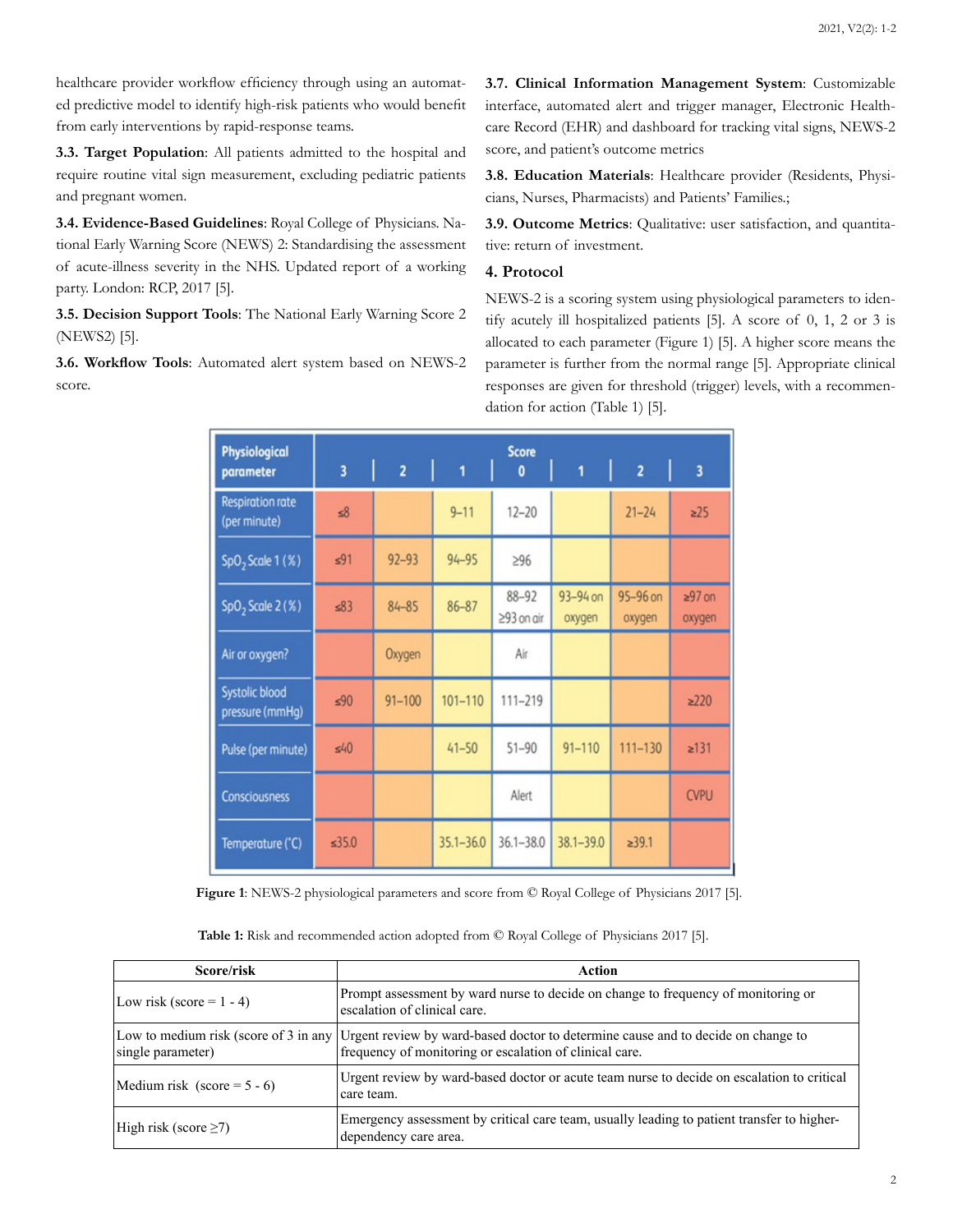#### **5. Current Workflow Status**

The current workflow starts with a nurse measuring vitals, documenting them in EHR, calculating the score based on the previous slide, then documenting the score and making a decision (Figure 2). Some of the issues with the current status include missing scores due to missing vital documentation or inconsistent action.

#### **6. Design Elements and Future Implementation**

If we follow the Learning Health System, we start from 5 o'clock, showing our learning community of nurses, physicians and IT (Figure 3) [6]. For computing the knowledge, we will need an add-on function to the existing EHR. This will require a triggering event which is the vitals, to calculate the score and trigger alert. The trigger management will be using logic statements from the original protocol. The alert will be interruptive for a score of 5 and above, and the user is given options to choose from them. The deactivation function will be discussed in modification later. The timeframe is about 6-9 months, including a 3-4 month's education phase with ongoing data collection.

#### **7. Wireframe / User Interface**

We start with the input of the vital signs; then, the system will calculate the score and give a recommendation (Figure 4). The user will be able to document the action from the options menu, and if they choose to ignore the alert, they will have to fill in free text reason.

The bottom right of Figure 4 shows how it will be highlighted on the tracking board for the charge nurse.

#### **8. Challenges Encountered and How to Address**

As for the challenges, we divided them up into three categories, technical, human factor and cost-related (Figure 5).

For the technical part, obviously, the issue with privacy and security which should be covered by existing hospital policies. The hospital generator should cover any issue with any power shutdown. For downtime, the score will be done manually, and during uptime, we will follow the existing hospital procedure.

For the human factor, some of it affects the alternative approach if the EHR is in downtime or power is off. To ensure accurate measurement and proper use of the manual protocol, we will implement education and training. Another human factor is timely entered, and this is one of the future modifications to sync up the vital machine with the system. Alert fatigue is one of the important challenges and might affect the uptake for which constant review of the data and reason for ignoring the alert will help improve the function.

As for the cost, it will include installation, configuration and maintenance, and the cost will roughly be 40,000-120000 USD and should be offset by a decrease in the cost of ICU admission and hospital length of stay.



**Figure 2**: Current workflow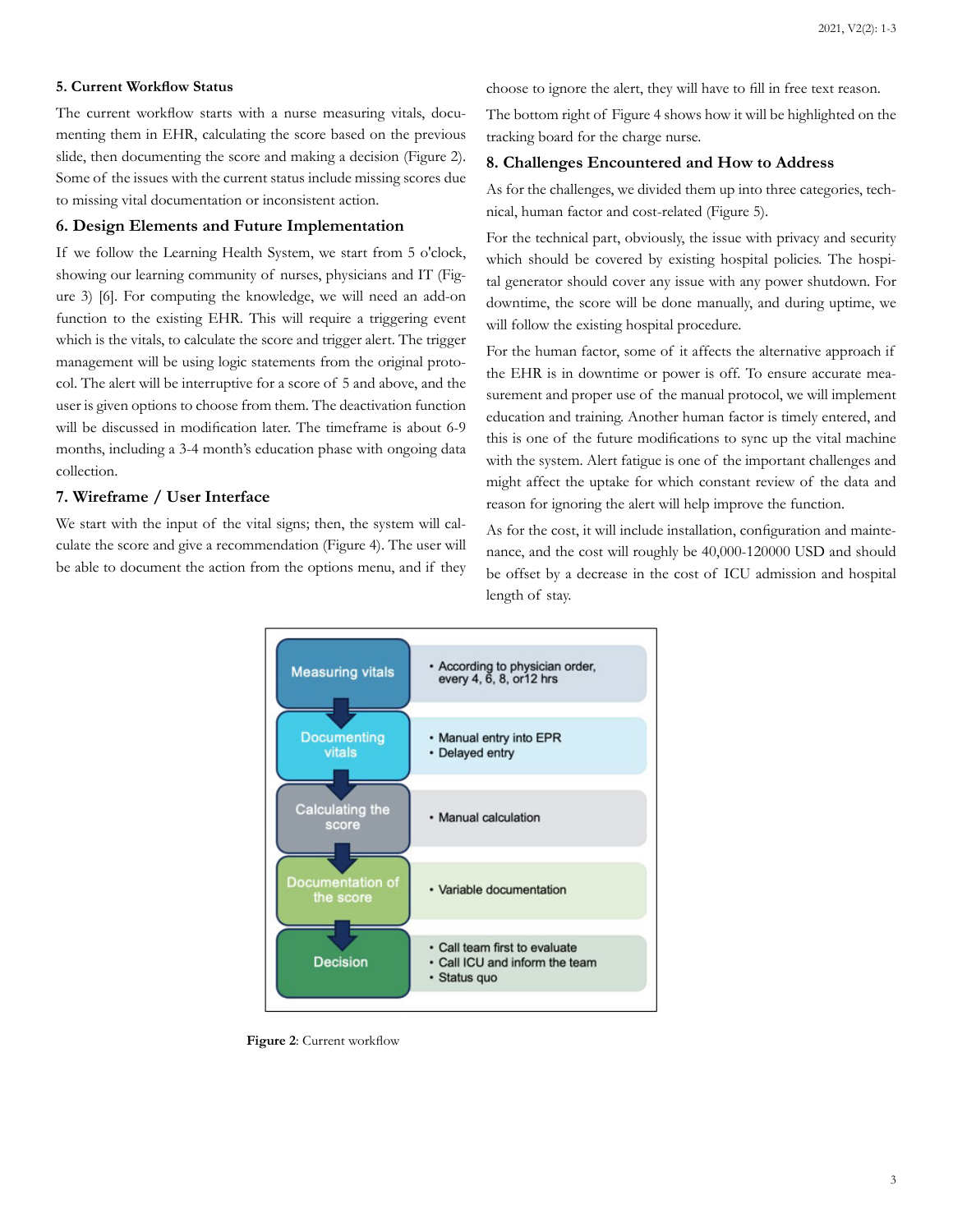

**Figure 3**: Design elements and future implementation



**Figure 4**: Wireframe/user interface



**Figure 5**: Challenges encountered and how to address them